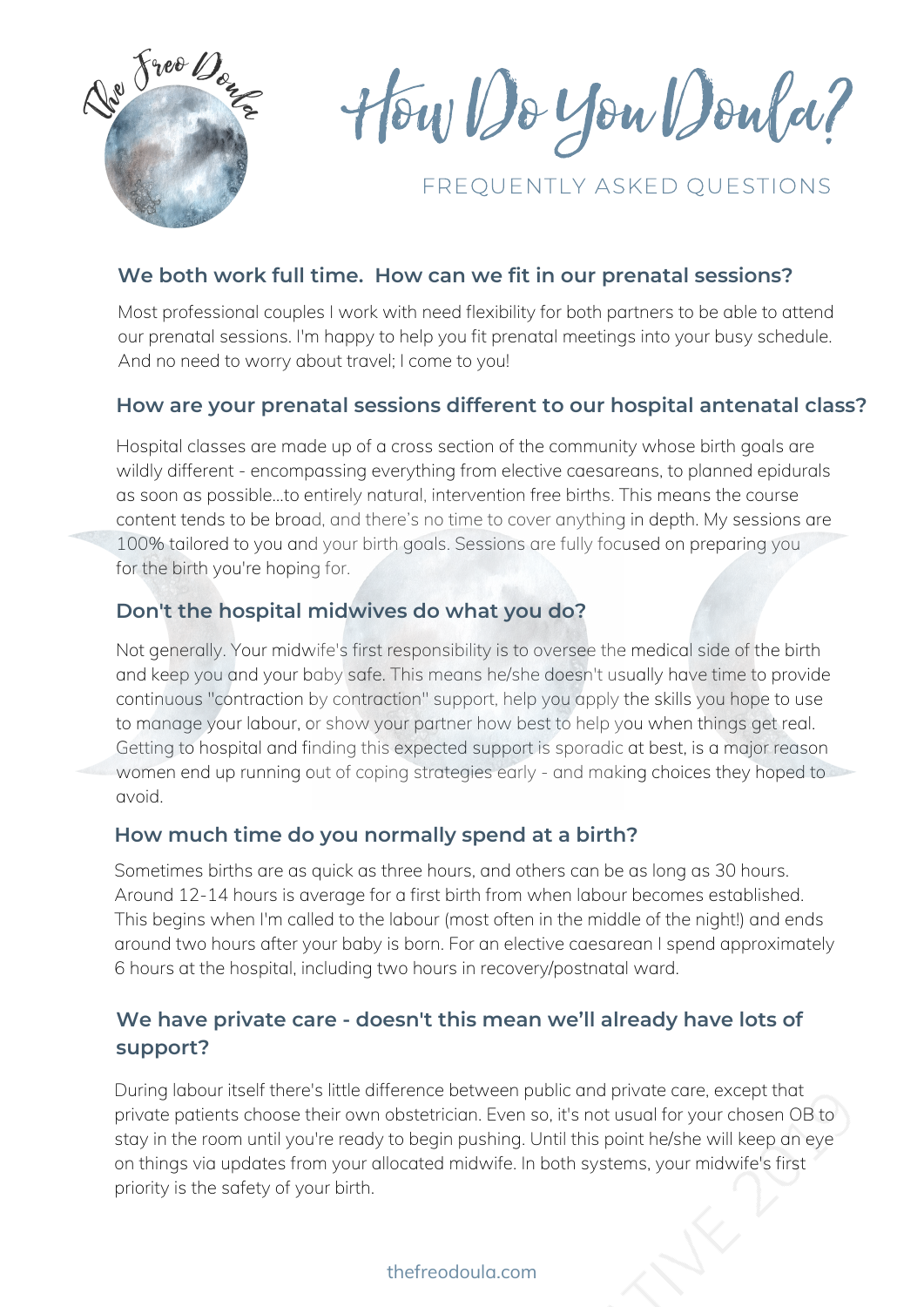HowDoYouDoula?

# FREQUENTLY ASKED QUESTIONS

Any birth support she can offer will be secondary to that, if she can provide it at all. It definitely won't be continuous or cover early labour at home, and depending on her birth philosophy it may not align with what you expect, even in the private system. After leaving hospital, most private patients won't see their obstetrician again for six weeks. This leaves a big gap in both labour and early postnatal support that your doula can fill.

### **What does being "on call" for my birth mean?**

In practice, I'm mostly always on call for births and I want to reassure you that even if you labour before 38 weeks I'll still be there! 38 weeks marks the point that I formally go on call for you. From this point, I won't leave the Perth area (emergencies excepted - you'll always be informed and a back up provided) or turn off my mobile phone. I'll be ready to reschedule my other commitments at short notice when your labour begins. My partner also moves to stand by at this time, managing his own commitments to be available at short notice for our family while I'm at your birth.

The average time I spend on call for a birth is two to three weeks, and up to a month isn't unusual.

## **What if I book early in pregnancy and something goes wrong?**

The loss of a pregnancy is a difficult and sensitive time. In the unfortunate event of a pregnancy loss before prenatal sessions have commenced and you don't require labour or postnatal support, all fees will be fully refunded.

If you'd still like labour and/or postnatal support adjustments will be made to our existing support agreement, depending on your needs as you identify them at the time.

## **What if I need an elective caesarean after we've booked your services?**

If you find yourself needing to book a caesarean after planning for a natural birth, this often happens later in your pregnancy (for example baby is still breech at term). You'll find you have a lot to get your head around - and not much time to do it. The perspective and experienced guidance of a doula can make this potentially frightening and disempowering experience into a more positive one.